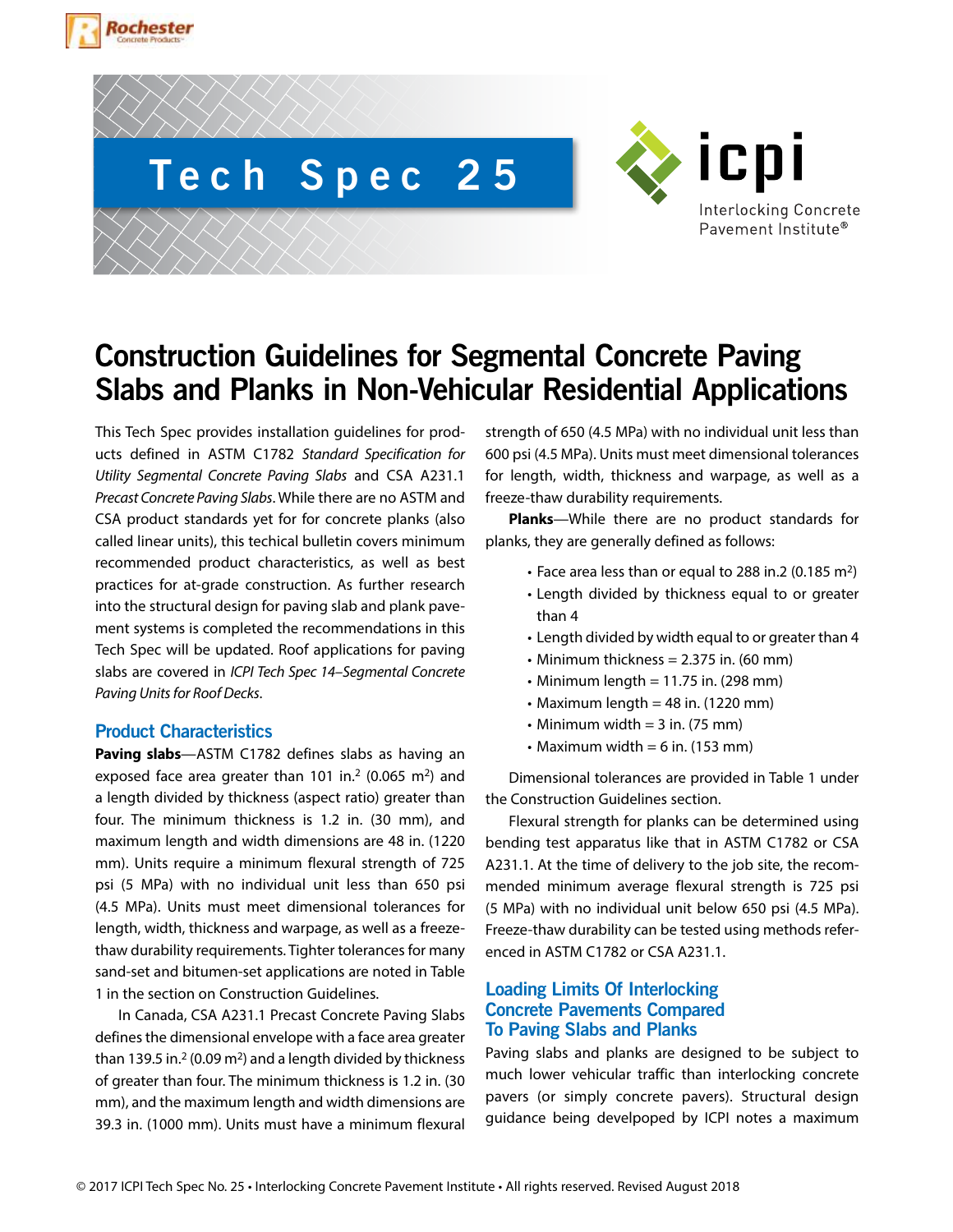lifetime exposure 75,000 18,000 lb (80 kN) equivalent single axle loads (ESALs). In contrast, *ICPI Tech Spec 4– Structural Design of Interlocking Concrete Pavements* and ASCE 58-16 *Structural Design of Interlocking Concrete Pavement for Municipal Streets and Roadways* provides base and subbase thickness design tables for lifetime ESALs up to *10 million*. The ICPI and ASCE structural design methods are not applicable to paving slabs and planks.

Paving slabs and planks can be produced using dry cast, wet cast, hydraulically pressed manufacturing processes. For applications on aggregate bases, the units generally will installed according to subgrade, base, bedding sand materials and construction methods described in *ICPI Tech Spec 2–Construction of Interlocking Concrete Pavements*. Applications on compacted aggregate bases and bedding sand are for pedestrian or light automobile traffic with limited trucks. For additional vehicular traffic loads, slabs and planks should generally be installed on bedding sand over a concrete or asphalt base. For additional durability under vehicular traffic, paving slabs can be construced on a concrete base using the methods in *ICPI Tech Spec 20–Construction of Bituminous-Sand Set Interlocking Concrete Pavement*.

## **Construction Guidelines for Paving Slabs and Planks**

**Subgrade compaction and geotextiles**—Per recommendations in Tech Spec 2, the soil subgrade should be compacted to at least 98% of standard Proctor density as specified in ASTM D698 *Standard Test Methods for Laboratory Compaction Characteristics of Soil Using Standard Effort*  (12 400 ft-lbf/ft<sup>3</sup> (600 kN-m/m<sup>3</sup>)). Separation geotextile placed on the compacted soil subgrade and sides of the excavation. The separation fabric should be selected per AASHTO M-288 Geotextile Specification for Highway Applications.

**Aggregate bases**—These should conform to provincial, state, or local road agency specifications for bases used under asphalt. If there are no agency specifications, use ASTM D2940 *Standard Specification for Graded Aggregate Material For Bases or Subbases for Highways or Airports* for aggregate materials. Installed base surface tolerances should be  $\pm$  1/4 in. (6 mm) over a 10 ft (3 m) straightedge. This tolerance is tighter than the  $\pm$  <sup>3</sup>/<sub>8</sub> in. (10 mm) over a 10 ft (3 m) straightedge for interlocking concrete pavements. The reason for the tighter base surface tolerance for slabs is to provide a more uniform support and help prevent vertical movement due to lack of interlock among the paving units. Bases should slope a minimum of 1.5% for drainage. The installed density should be at least 98% of standard Proctor density per ASTM D698. Figure 1 illustrates a typical cross section using an aggregate base.

**Asphalt bases**—These should conform to provincial, state or local road agency specfications. Asphalt bases can accommodate sand and bitumen-sand bedding materials. As noted for aggregate bases, the installed surface toler-



*Figure 1. Typical paving slab assembly using an aggregate base*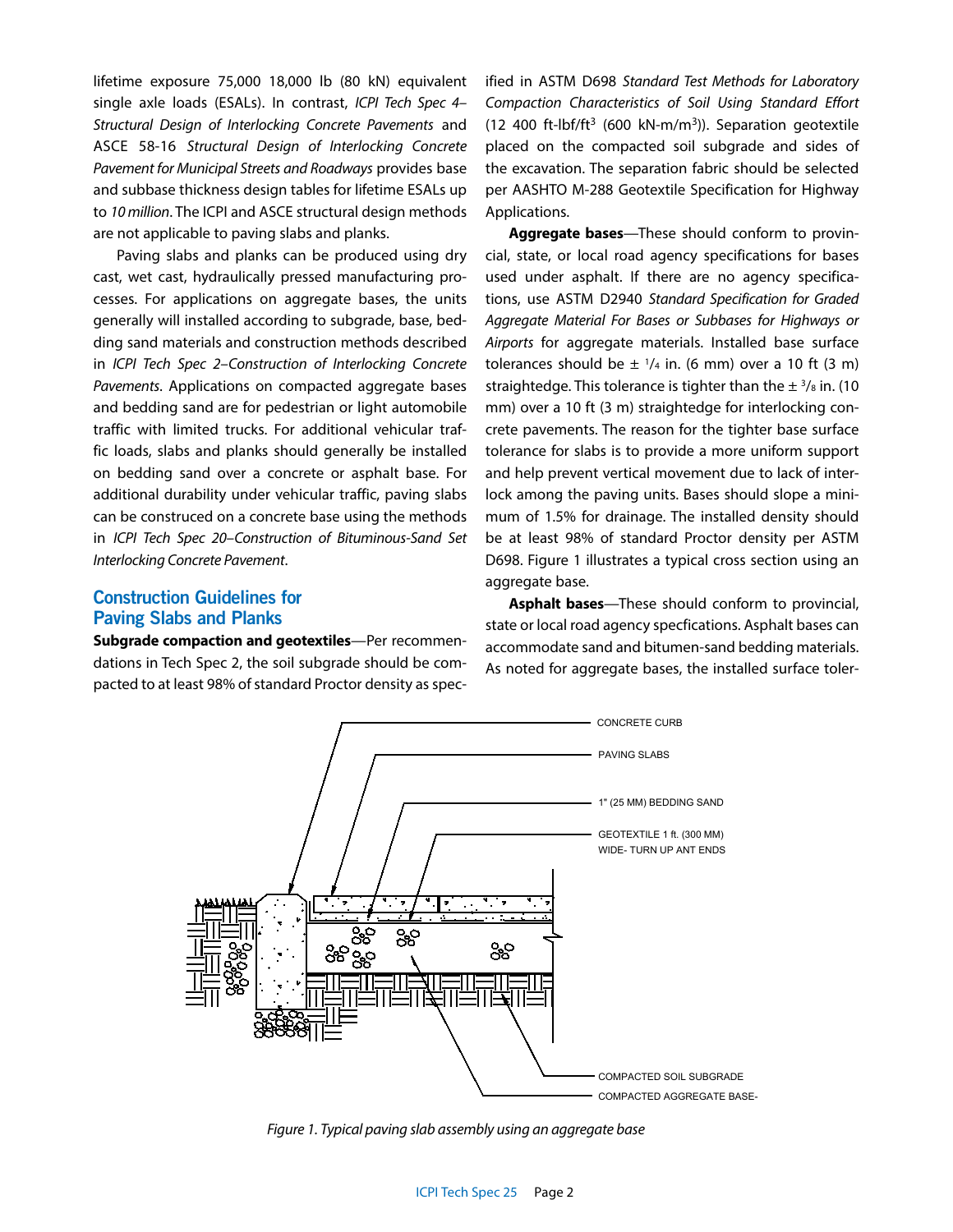

*Figure 2. A typical cross section with an asphalt base and sand-set paving slabs*



*Figure 3. A typical cross section with an asphalt base and bitumen-set paving slabs*

ance should be  $\pm$  <sup>3</sup>/<sub>8</sub> in. (10 mm) over a 10 ft (3 m) straightedge. Bases should slope a minimum of 1.5% for drainage.

Figures 2 and 3 illustrate sand-set and bitumen-set paving slab applications on an asphalt base.

**Concrete bases**—These should be made with minimum 3,500 psi (25 MPa) concrete per ASTM C39 *Standard Test Method for Compressive Strength of Cylindrical Concrete Specimens*. The minimum concrete base thickness should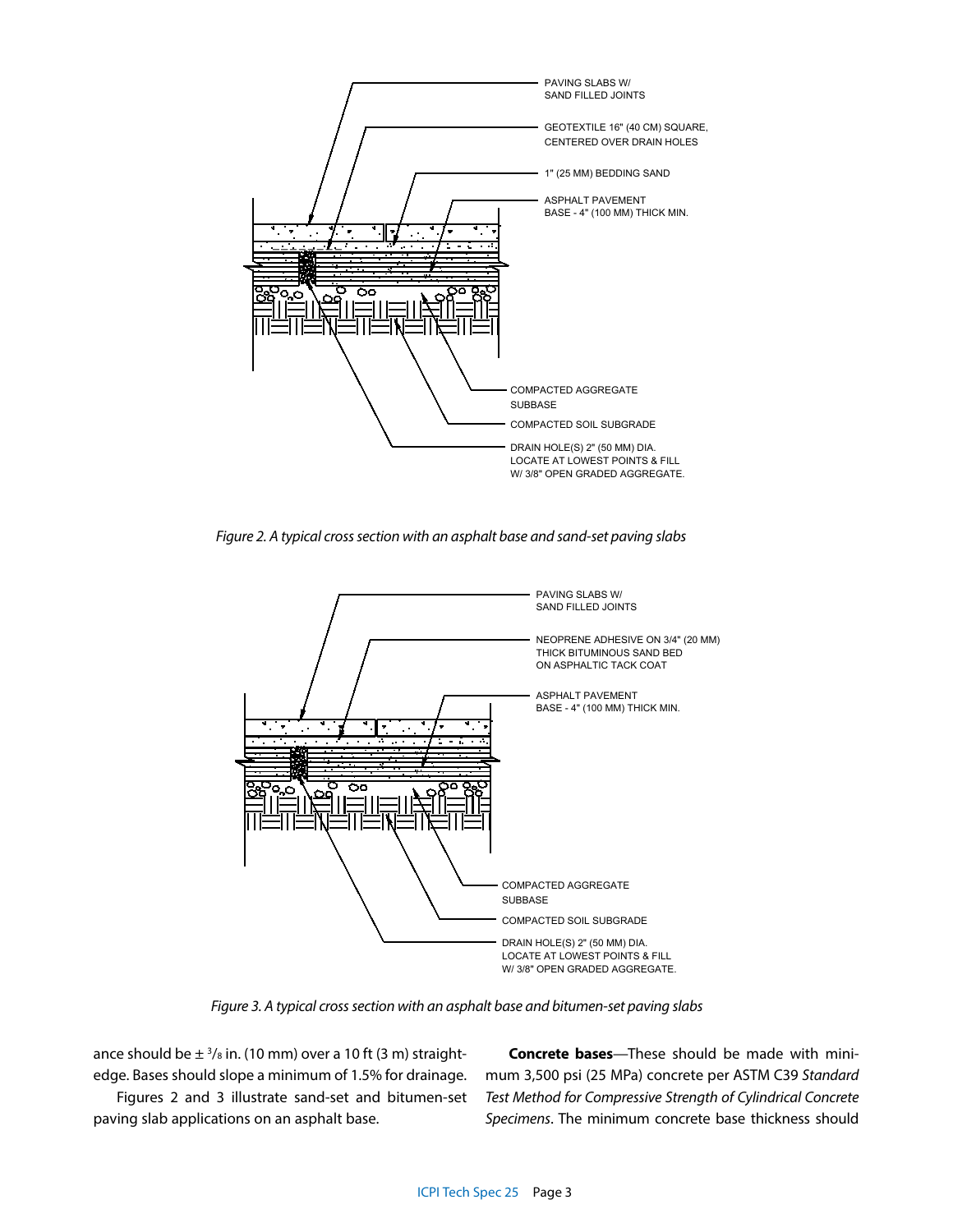

*Figure 4. Typical cross section of sand-set paving slabs on a concrete base*

be 4 in. (100 mm). Weep holes are recommended at the lowest elevations. These should be 2 in. (50 mm) in diameter, filled with washed pea gravel, and covered with geotextile to prevent loss of bedding sand. The surface tolerances of the concrete base should be  $\pm\frac{1}{4}$  in. (6 mm) over a 10 ft (3 m) straightedge. Figure 4 shows a typical cross section.

Bedding sand materials and pre-compaction – Bedding sand should be 1 in. (25 mm) compacted thickness. This material should be washed concrete sand conforming to the gradations in ASTM C33 or CSA A23.2A. The percent passing the 0.075 or 0.080 mm sieves in these specifications should be no greater than 1%. Screenings or stone dust should not be used. Cement-stabilized sand should not be used due to lack of drainage and potential variability of cement content and resulting stiffness in the mix.

A very smooth, even bedding sand surface is required to seat paving slabs. For paving slab applicatons, some contractors prefer to pre-compact screeded bedding sand with a small plate compactor. If pre-compaction is done, care must be taken to leave no indentations in the bedding sand surface from the plate compactor. See Figure 5. These can be removed by screeding the surface to create a thin layer (6 – 10 mm) of uncompacted sand (also known as fluffing).

The entire bedding layer should not be used to compensate for variations in the base surface beyond the specified tolerances. Paving slabs do not interlock and therefore do not spread loads to their neighbors via joint sand. Given this condition, there is no requirement to force bedding sand into the bottom of the joints when compacting the units on uncompacted bedding sand, as is done with interlocking concrete pavers. Planks do not require precompaction of the bedding sand when installed over aggregate or concrete bases.



*Figure 5. Precompacting the bedding sand*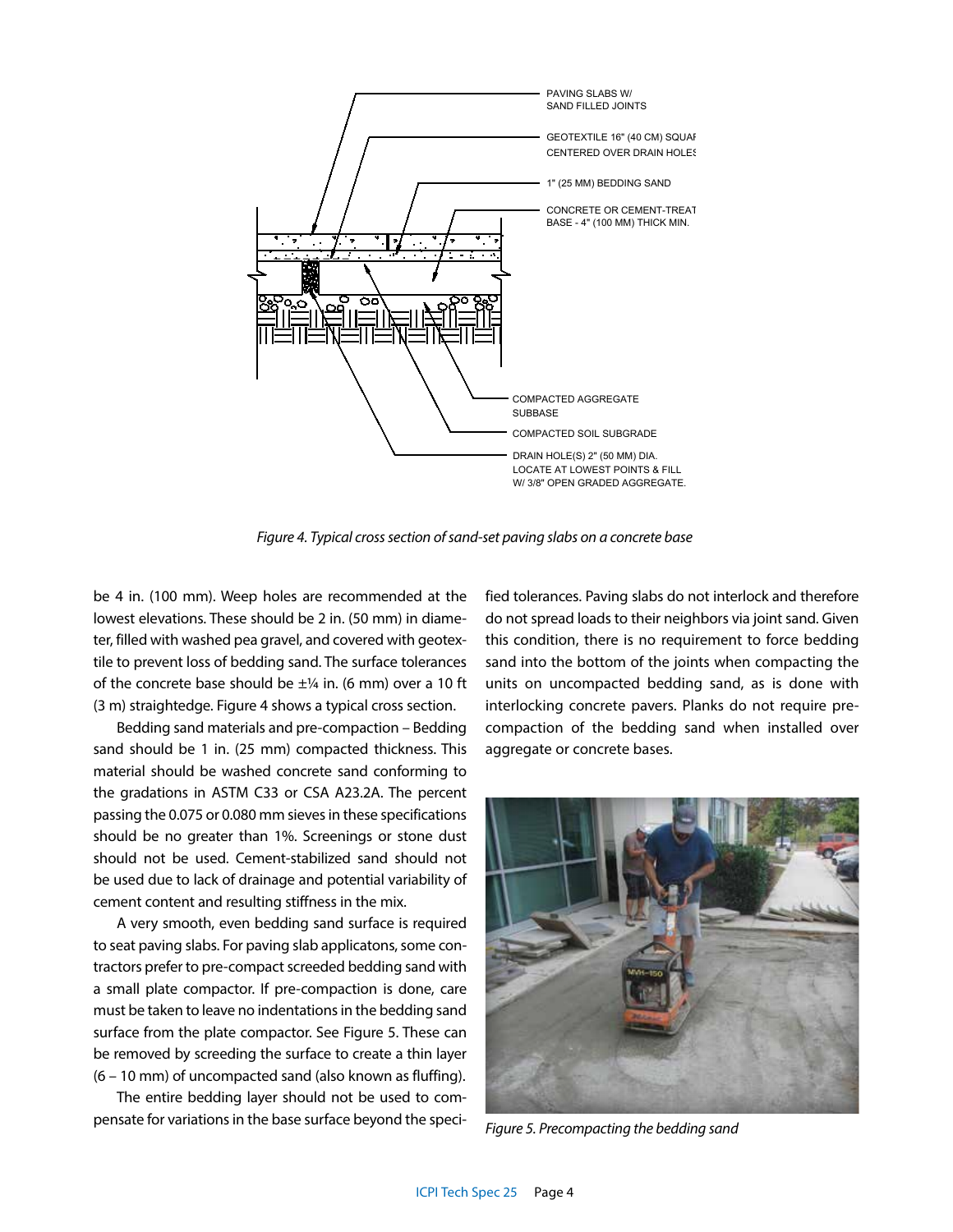

*Figure 6. Typical cross section of bitumen-set paving slabs on a concrete base*

**Bitumen-set applications**—These require a concrete base with a surface tolerance of  $\pm$  1/4 in. (6 mm) over a 10 ft (3 m) straightedge. *ICPI Tech Spec 20 Construction of Bituminous-Sand Set Interlocking Concrete Pavement* provides a detailed description of the materials and construction procedures. For vehicular applications, a tack coat of emulsified asphalt is applied to the concrete base. This tack coat is not needed for pedestrian applications. A thin layer of sand-asphalt is then applied and compacted while hot. This layer is generally <sup>3</sup>/<sub>4</sub> in. (15 mm) thick. The material can be specified from provincial, state or local road agencies as the sand-asphalt surface layer typical to most asphalt roads. Figure 6 illustrates a typical cross section. Planks may be bitumen-set as well as paving slabs.

After the thin compacted asphalt layer is allowed to cool, a neoprene-asphalt mastic is troweled or squeegeed onto it surface per manufacturers instructions. This materials generally takes an hour or two to cure. When cured, it is ready to receive paving slabs or planks. See Figure 7. Once placed on the mastic, the units cannot be moved, so a correct, initial installation for each unit is critical to job efficiency. Removing and reinstating improperly installed paving units, as well as re-heating and re-applying the damaged sand-asphalt layer can be very time consuming.

**Mortar bedding materials**—Mortar is not commonly used with paving slabs and planks due to its increased expense compared to other assemblies, potential marring units with it during placement, and overall lack of construction speed. If specified, Type M mortar should conform to ASTM C270 S*tandard Specification for Mortar for Unit Masonry*. The appendix to this specification cautions on the use of mortar in pavement applications. Also, mortar conforming to ANSI A118.4–Latex Portland Cement Mortar, A118.7–Polymer Modified Cement Grouts or A118.8–Modified Epoxy Emulsion Mortar/Grout. Mortar bedding can be used in pedestrian applications in nonfreezing climates and in freezing climates if fortified with a latex or epoxy additive as mortar can be susceptible to damage and deterioration from deicers. Figure 8 shows a typical cross section.



*Figure 7. Sidewalk application illustrating the neoprene adhesive on an asphalt bedding layer under paving slabs*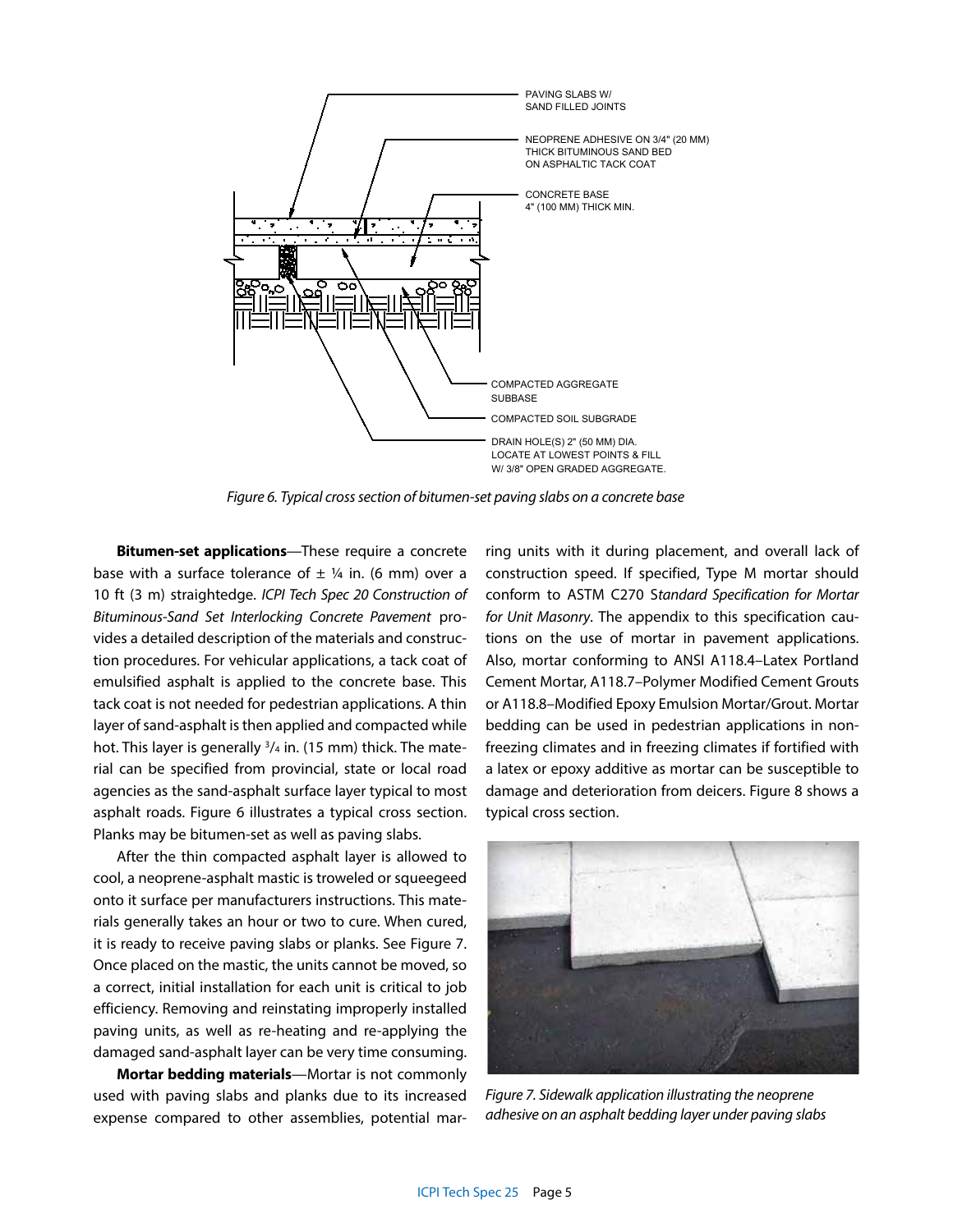

*Figure 8. Typical mortar set slab application*

Mortar-set paving slabs or planks are not recommended in vehicular applications in any climate. The exception to using mortar in vehicular applications is for positoning very thick ( $> 5$  in. or  $>125$  mm) and large (<4 ft or 1.2 m) paving slabs onto a concrete base. These size units provide significant spreading of loads, thereby reducing stress on the weaker mortar layer.

Mortar beds can be thin-set with a trowel to approximately  $\frac{1}{2}$  in. (13 mm) if the concrete base beneath is correctly constructed with close surface tolerances and proper elevations. If not, then thick-set  $(-1^1)_2$  in. or 40 mm) mortar is placed, the bottom of the paving units dampened with water prior to setting on these setting bed thicknesses, and then the units placed on the mortar. A rubber mallet is used to align each unit with adjacent

ones. The joints are filled with mortar squeezed from in a caulk-type tube or from a mortar bag. The mortared joints are tooled flat so they do not hold water. Mortar accidently dabbed on a slab or plank surface should be removed immediately.

**Installation equipment to lift and place paving units**—Paving slabs are heavy and the larger units require at least two persons to install them. Serious injury from repetitive movements from manual installation of paving slabs can be avoided by using specialized lifting and placing equipment. Every effort should be made to use such equipment to avoid fatigue and injury. Most projects will have a pavement area with cut units and these may require manual installation. Therefore, worker energy should be reserved for accomplishing these manual tasks,



*Figure 9. Single hand scissor clamp for lifting small and thin paving slabs*



*Figure 10. Double hand clamp for lifting larger paving slabs*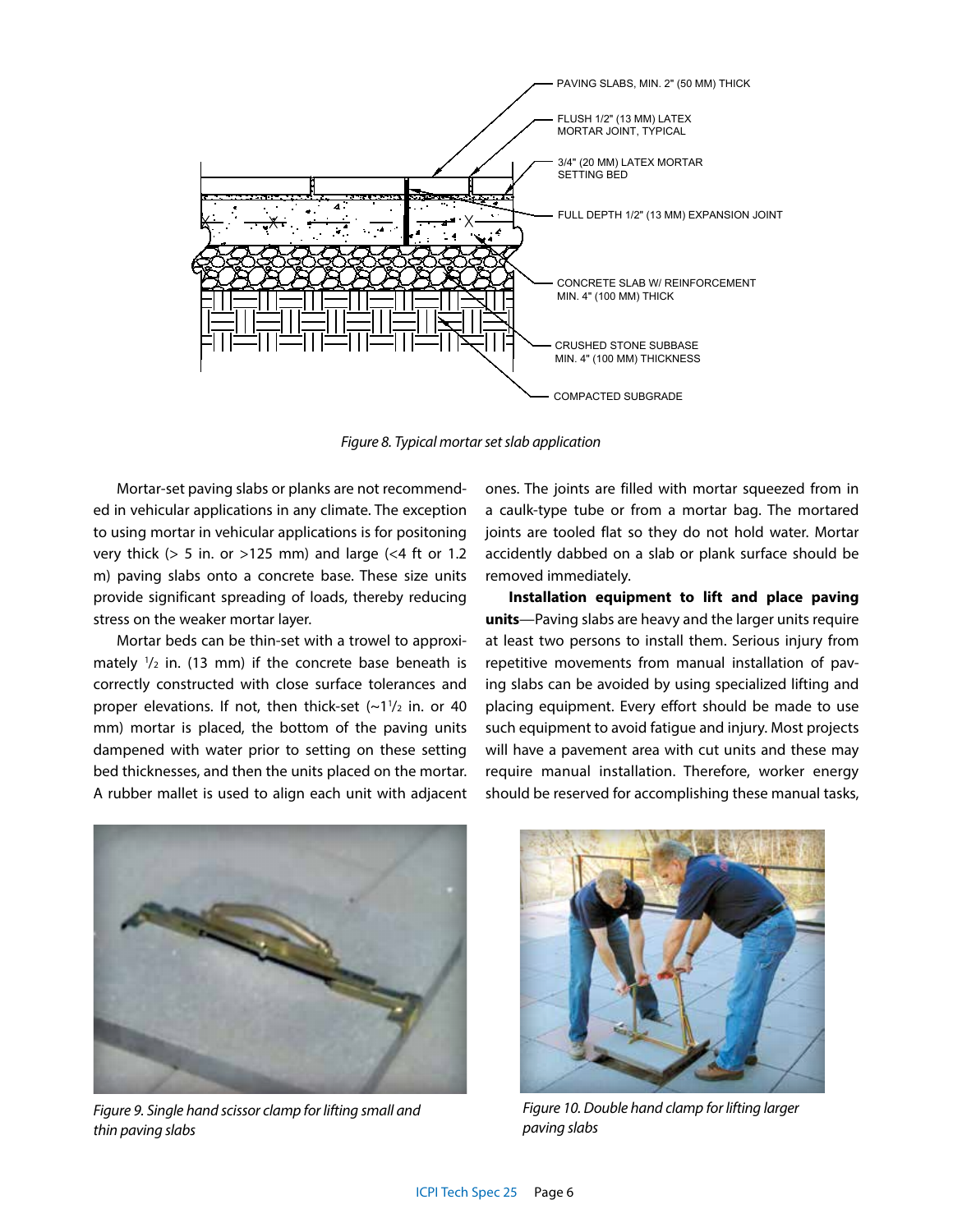

and by using slab installation equipment across as much pavement area as possible.

Installation equipment for paving slabs ranges from manual scissor clamps, that allow one or two workers to lift and place paving slabs, to vacuum lifters.

**Scissor clamps**—These vary in size depending on the length and width of the unit to be moved. Single hand and double hand clamps are illustrated in Figures 9 and 10. Single hand clamps are suitiable for units up to 24 in. (600 mm) long and maximum 130 lbs (58 kg). Double hand clamps requires two people to operate. These are suitable for paving slabs up to 24 x 24 in. (600 x 600 mm) weighing up to 150 lbs (68 kg). These have brackets on each end that grab the paving unit and use its weight to tighten the grip on it. Gripping may be assisted by rubber pads fixed to the brackets. The unit must be grabbed from the center to avoid twisting injury when lifted by the clampt. Fingers must be kept away from pivot points.



*Figure 11. Self-contained vacuum lifter with boom Figure 12. Large vacuum head lifts an oversize paving slab*

**Vacuum equipment** includes a self-contained vacuum lifter with a boom arm that rotates or swings in most any direction. These machines increase installation efficiency and are especially suited for paving large areas. See Figure 11.

For very large units, lifting devices exist that can lift and place slabs weighing as much 11,000 lbs (5,000 kg). Figure 12 illustrates such a device which uses more than one vacuum head attached to the paving slab.

Smaller devices include battery or electric powered slab lifters, or attached to an existing machine that provides power for creating the vacuum. Figures 13 through 15 illustrate these devices. The device shown in Figure 13 has a lifting capacity of 330 lbs (150 kg) and Figure 14 has a capacity of 440 lbs (200 kg). Figure 15 illustrates using a slab lifter for smaller slabs.

The piece of equipment that directly attaches via vacuum force to the paving slab is called a lifting head. These come with various thickness of foam sealant and





*Figure 13. Two-person vacuum lift for paving slabs Figure 14. Two-person vacuum lift for larger paving slabs.*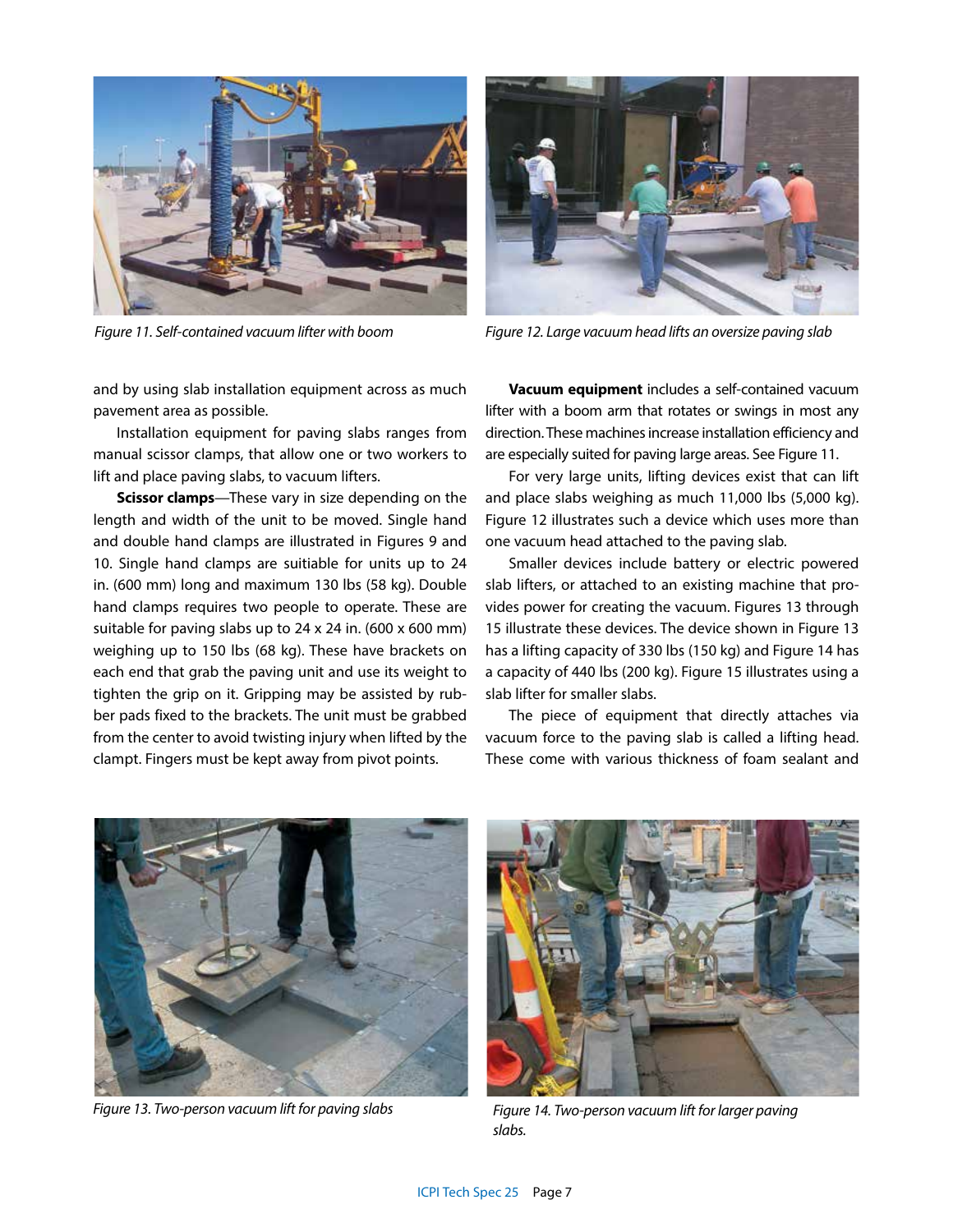

*Figure 15. Using vacuum equipment to install paving slabs in a residential application*

configurations that enable lifting of textured slab or those with detectable warnings. Equipment manufacturers can recommend lifting heads for various paving slab surfaces. The sealants wear out, compromise suction, and must be replaced. In addition, most vacuum machines have air filters that must be replaced regularly to maintain a high vacuum force.

Mechanical turning of vertically stacked paving slabs - When shipped to a job site, most paving slabs are stacked vertically on their edges. There are attachments that can grab vertically stacked slabs on a pallet and rotate them to a horizontal position, ready for installation. See Figures 16 and 17.

**Placing and compacting paving slabs**—As with any segmental pavement, string lines should be pulled for mortared applications or chalk lines snapped onto bedding material set perpendicular to a baseline. These provide lines to guide placement. Joints are typically  $\frac{1}{8}$  to  $\frac{3}{16}$ in. (3 to 5 mm) wide unless specifically recommended by the manufacturer or designer. For many applications, paving

slabs or planks may require grinding or 'gauging' to achieve consistent length, width and thicknesses. This process, if needed, should achieve the dimensional tolerances shown in Table 1. These result in efficient installation and tight, aligned joints required in most sand-set and all bitumen-set slab applications.



*Figures 16 and 17. Vertically stacked paving slabs on a shipping pallet can be lifted, turned to a horizontal position and placed with a vacuum device.*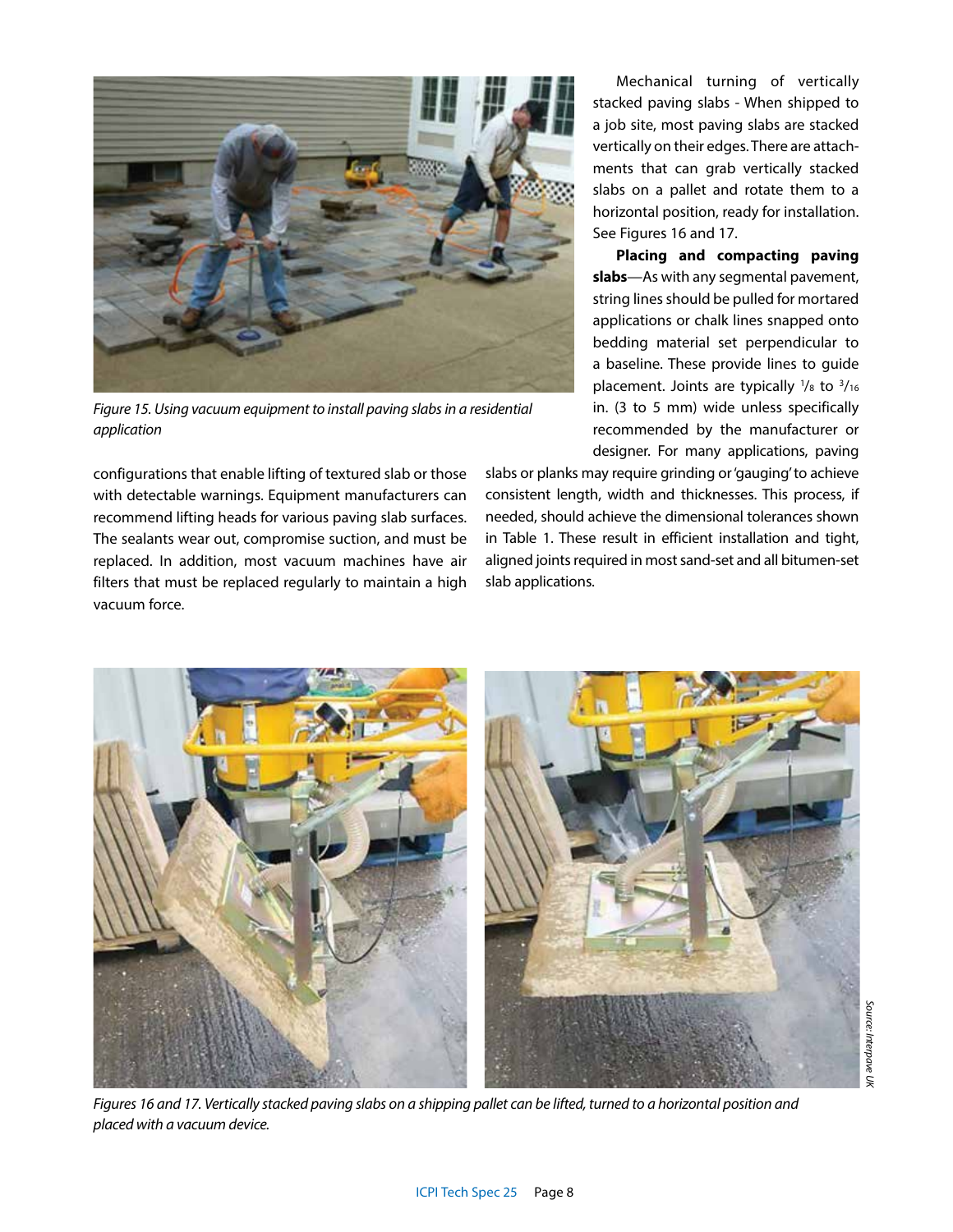*Table 1. Recommended dimensional tolerances paving slabs and planks in sand-set and bitumen-set applications*

| Length and Width,<br>in. [mm]                 | Thickness,<br>in. [mm] | <b>Concave or Convex</b><br><b>Warpage in One</b><br>Dimension, in.[mm] |
|-----------------------------------------------|------------------------|-------------------------------------------------------------------------|
| Units up to and including<br>24 in. [610 mm]: |                        | Up to and including<br>17.75 in. [450 mm]:                              |
| $-0.04$ [1.0] and $+0.08$ [2.0]               | $±0.12$ [3.0]          | $±0.08$ [2.0]                                                           |
| Units over 24 in. [610 mm]                    |                        | Over 17.75 in. [450 mm]                                                 |
| $-0.06$ [1.5] and $+0.12$ [3.0]               | $±0.12$ [3.0]          | $\pm 0.12$ [3.0]                                                        |

**Constructions Details**

**Stack Bond and Running Bond**— For square slabs and rectangular slabs, units are placed in stack or running bond. Stack bond is shown in Figure 19. Running bond can longitudinal, i.e., the longer dimension in the traffic direction, or transverse, i.e., the shorter dimension in the direction of traffic. These are shown in Figures 20 and 21. If subject to vehicular traffic, a running bond pat-

Once in place, the slabs or plank surface is cleaned if needed. The units are compacted with minimum 5,000 lbf (22 kN) plate compactor with a roller attachment. See Figure 18. At least two passes should be made, with the second pass perpendicular from the first. Any cracked units should be removed and replaced, and then compacted in place.

**Jointing sand**—Jointing sand should conform to the gradations in C144 *Standard Specification for Aggregate for Masonry Mortar* or CSA A179 *Mortar and Grout for Unit Masonry*. This sand is placed into the joints and the pavement surface cleaned prior to compacting again to prevent surface scratches. At least two passes should be made with a roller attachment on the plate compactor. The second pass is perpendicular from the first. Compaction can follow directly behind spreading sand into the joints.

Joint sand stabilizers can be used to achieve early stabilization and reduce water ingress. Manufacturers instructions should strictly followed. *ICPI Tech Spec 5 Cleaning, Sealing and Joint Sand Stabilization of Interlocking Concrete Pavement* provides additional guidance.

**Sealers**—Sealers can be applied to paving slabs and planks to protect them from stains and enhance their color. Tech Spec 5 provides general guidance on sealer types with advantages and disadvantages of each. If efflorescence appears on the surface, cleaners specifically formulated for concrete paving units can applied to remove it prior to applying sealers. However, it is best to wait through a wet or winter season prior to applying a sealer. This allows time for the effloresence to work its way out of the concrete. Tech Spec 5 provides additional information on managing effloresence.

tern is recommended using square units as they will be less prone to damage.

Figure 22 illustrates filling cut areas with saw cut paving slabs or smaller concrete pavers. The area that receives the concrete pavers as a sailor course or soldier course should be of such dimensions to accept either without cutting.

**Cutting Details**—When a section of a paving slab must be cut and the cut area is less than 25% of the total slab area, there is no need to include additional cuts to reduce the risk of a cracked unit. Figure 23 illustrates this.

If more than 25% of a paving slab must be cut and removed, consideration must be given to installing additional cuts to reduce the risk of cracking under loads. Figuure 24 illustrates this treatment.

**Detailing Around Utilities**—Provided that they are squared with the paving pattern, placing paving slabs



*Figure 18. Compacting paving slabs with a roller attachment on a plate compactor*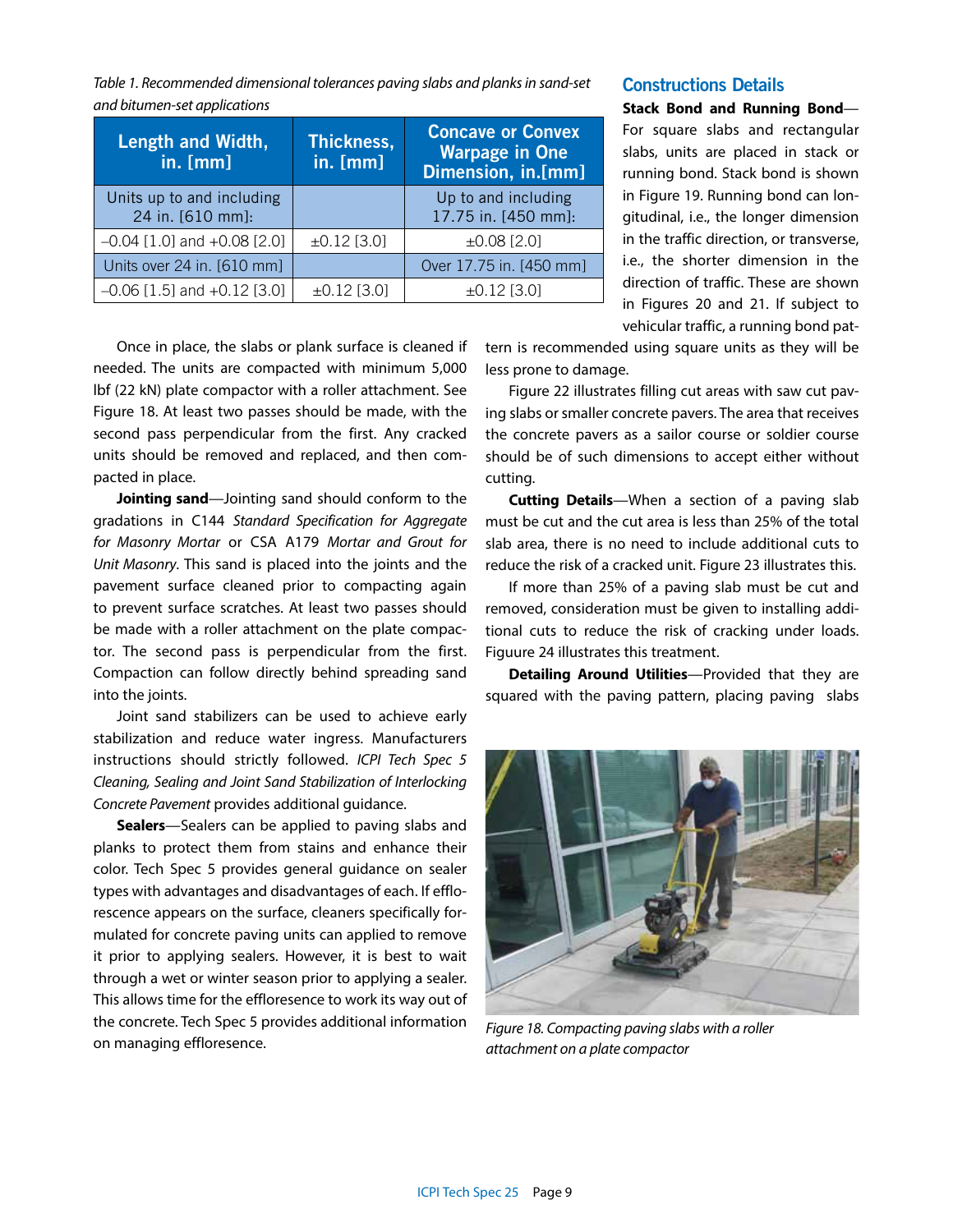



*Figure 22. Running bond edges filled with concrete paver sailor or soldier courses*



*Figure 19. Stack bond Figure 20. Transverse Running Bond Figure 21. Longitudinal Running* 



*Bond*



*Figure 23. Cut areas less than 25% of the slab area generally do not require additional cuts on the paving slab to reduce the risk of cracking.*



*Figure 24. Cut areas 25% or greater of the slab area often require additional cuts to reduce the risk of cracking.* 



*Figure 25. Using concrete pavers to fill around a utility cover*

around square or rectangular access covers is fairly straightforward. When slabs are cut to fit a running bond pattern, the cut areas can be filled with a cut slab or with smaller concrete pavers as shown in Figure 25.

In most cases, the utility cover and the paving pattern will not align with the paving slab module or with the

paving pattern. Figures 26 and 27 illustrate how covers are detailed in these situations. Round utility covers should be encased in a square concrete collar sized to fit the paving slab module if possible. Another, more elegant option is are filling in the outside radius of the cover with smaller stone units as shown on Figure 28. The stones are mor-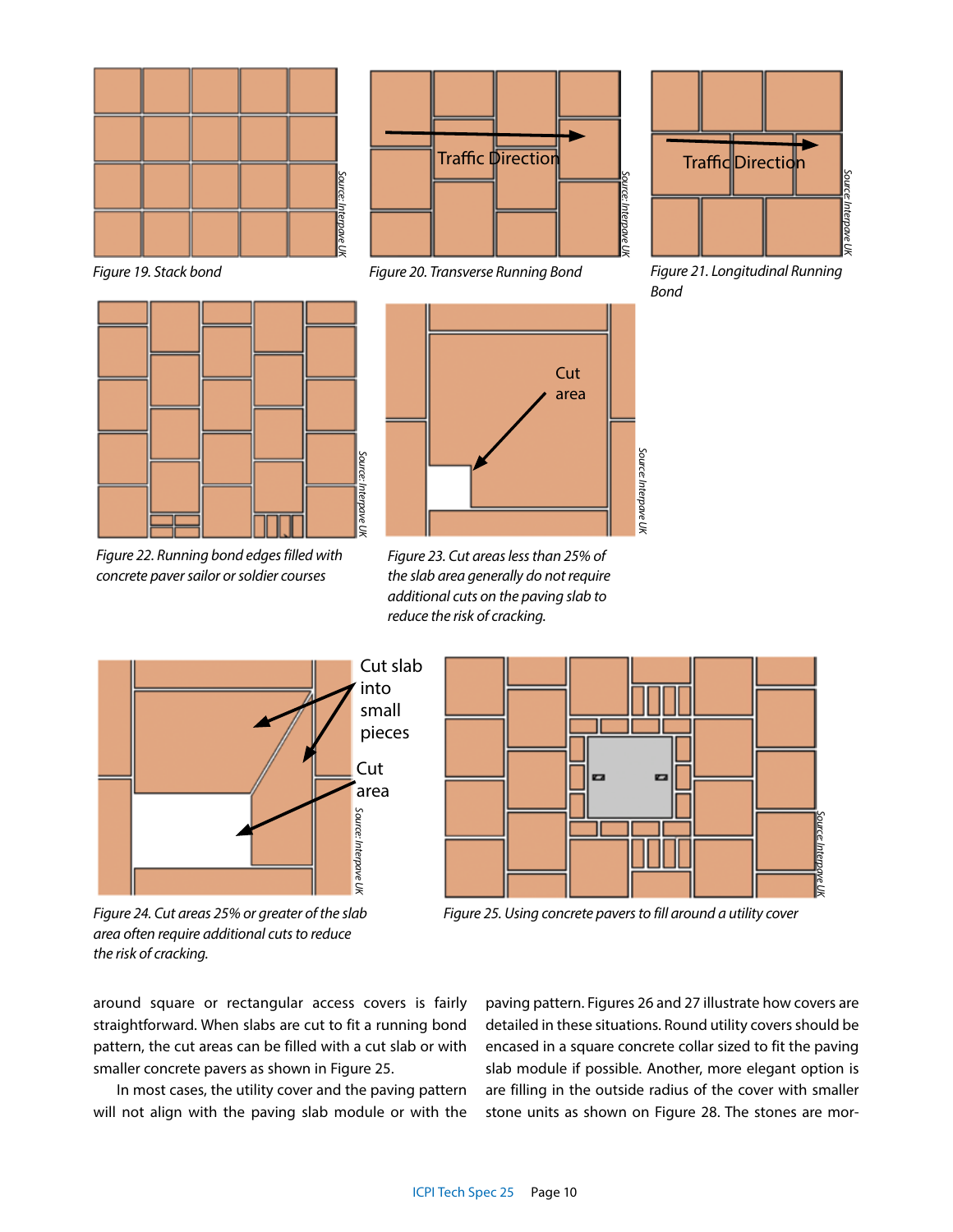

*Figure 26. Example of a utility cover that does not fit neatly into the paving pattern.*



*Figure 27. Another example of cutting pavers to accommodate a utilitly cover set at an acute angle to the paving slab pattern*



*Figure 28. Filling the outside of a utility cover with mortar-set stone paving units*

tared into the concrete collar around the cover.

**Curb Ramp Details**—Curb ramps and driveway entrances can be detailed one of two ways shown in Figures 29 and 30. Figure 29 shows a sidewalks that does not dip into the driveway apron and Figure 30 shows one that does.

**Edge Restraints**—These should follow guidance provided in Table 2 of *Tech Spec 3–Edge Restraints for Interlocking Concrete Pavements*. This Tech Spec provides a summary of the types and recommended applications.

**Maintenance**—Extra paving slabs or planks should be ordered for future maintenance should a paving unit become unduly stained or crack and require replacement. An advantage of segmental paving is that it can be removed and reinstated after base or underground utility repairs. *Tech Spec 6–Reinstatement of Interlocking Concrete Pavements* provides specific steps on removing and reinstating paving units.

**Use of ICPI Certified Installers**—ICPI offers training and experience certification of segmental concerete pavement installers. This training includes taking a two-day course, passing the exam and providing evidence of at least 10,000 sf  $(1,000 \text{ m}^2)$  of installation experience. Continuing education requirements must be met as well, eight hours over two years.

A step further for contractor is receiving the Commercial Specialist Designation. This includes taking a course, passing the exam and providing evidence of a minimum of 50,000 sf (5,000 m2) of paving units installed in commercial applications. This area may include paving slabs and planks. Specifiers are encouraged to include this ICPI designation in commercial project specifications and also specify that the contractor submit proof of slab or plank installation experience as appropriate to the project.

**Slab and plank requirements for pedestrian applications**—Paving slabs can be used in permeable applications. However, slabs 16 x 16 in. (400 x 400 mm) and larger should be limited to pedestrian uses only. Their minimum thickness should be 3.125 in. (80 mm). Using 16 x 16 in. or larger units in vehicular applications risks tipping and cracking, hence their relegation to pedestrian only uses. Slabs smaller than 16 x 16 in. for vehicular applications should be at least 3.125 in. (80 mm) thick.

Planks for permeable applications longer than 12 in. (300mm) are recommended for pedestrian only uses and their minimum thickness should be 3.125 in.

Detailed construction guidelines for permeable subbases, base, bedding/jointing aggregates and edge